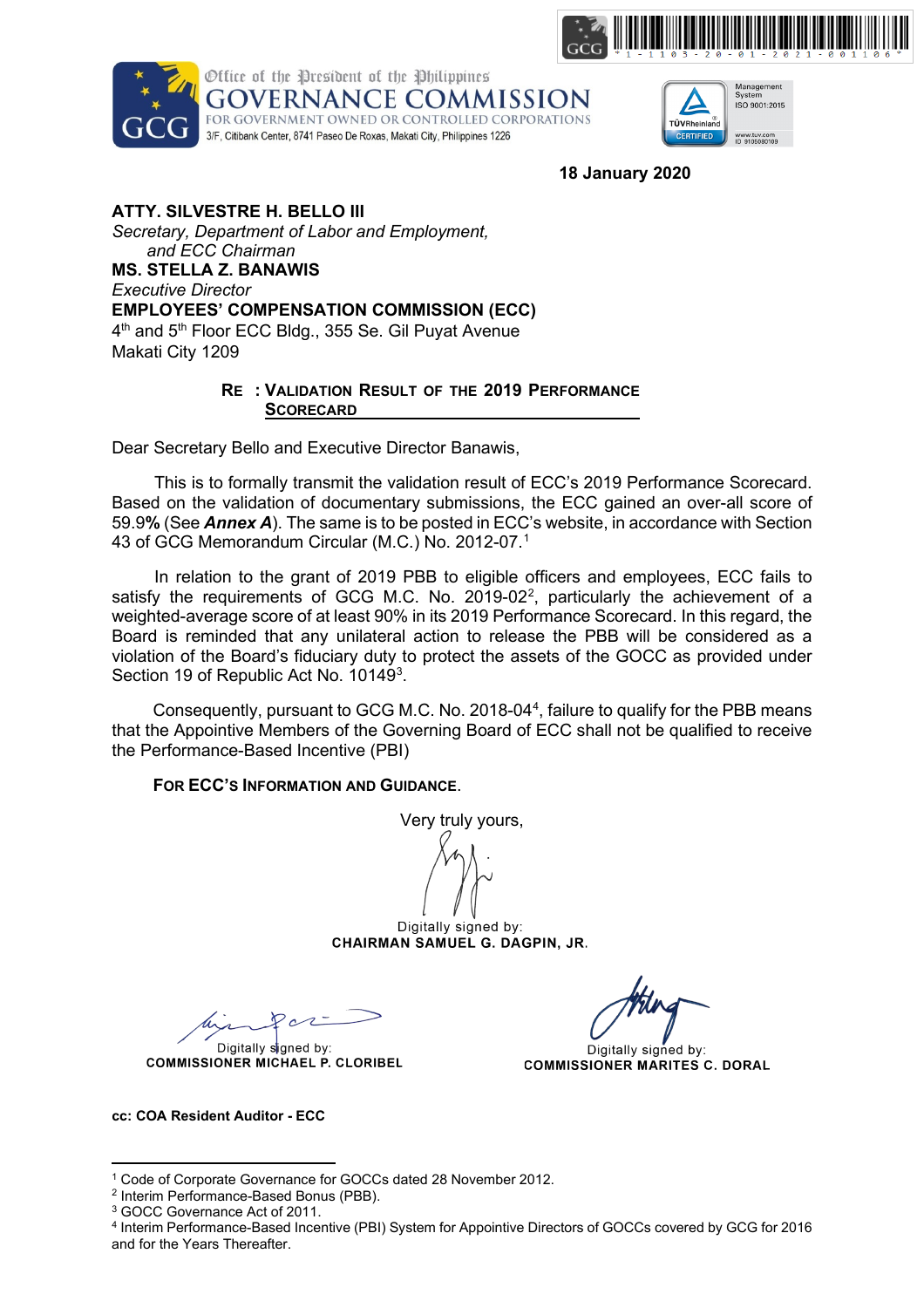# **EMPLOYEES' COMPENSATION COMMISSION Validation Result of 2019 Performance Scorecard**

|                     | <b>Component</b> |                                             |                                                                                                                        |     |                                                                    |               |                                                                                                                                  | <b>ECC Submission</b> |                                                                                                                                                                                 | <b>GCG Validation</b> |                                                                                                                                                                                                                             |                                                                                                                                                                                                                                                                                                                                                                                                                                                                                                                                                                                                                                                |
|---------------------|------------------|---------------------------------------------|------------------------------------------------------------------------------------------------------------------------|-----|--------------------------------------------------------------------|---------------|----------------------------------------------------------------------------------------------------------------------------------|-----------------------|---------------------------------------------------------------------------------------------------------------------------------------------------------------------------------|-----------------------|-----------------------------------------------------------------------------------------------------------------------------------------------------------------------------------------------------------------------------|------------------------------------------------------------------------------------------------------------------------------------------------------------------------------------------------------------------------------------------------------------------------------------------------------------------------------------------------------------------------------------------------------------------------------------------------------------------------------------------------------------------------------------------------------------------------------------------------------------------------------------------------|
|                     |                  | <b>Objective / Measure</b>                  | Formula                                                                                                                | Wt. | Rating<br><b>System</b>                                            | <b>Target</b> | <b>Actual</b>                                                                                                                    | Rating                | <b>Actual</b>                                                                                                                                                                   | <b>Rating</b>         | <b>Supporting</b><br><b>Documents</b>                                                                                                                                                                                       | <b>GCG Remarks</b>                                                                                                                                                                                                                                                                                                                                                                                                                                                                                                                                                                                                                             |
|                     | <b>SO 1</b>      | <b>Ensured Satisfaction of Stakeholders</b> |                                                                                                                        |     |                                                                    |               |                                                                                                                                  |                       |                                                                                                                                                                                 |                       |                                                                                                                                                                                                                             |                                                                                                                                                                                                                                                                                                                                                                                                                                                                                                                                                                                                                                                |
| <b>STAKEHOLDERS</b> | SM <sub>1</sub>  | Percentage of<br>Satisfied<br>Customers     | Number of<br>respondents<br>who gave a<br>rating of at<br>least<br>Satisfactory /<br>Total number<br>of<br>Respondents | 10% | (Actual /<br>Target) x<br>Weight<br>$0\% = If$<br>less than<br>80% | 90%           | 2019 Third<br>Party CSM<br>awarded to<br>Philippine<br>Survey and<br>Research<br>Center<br>(PSRC) on<br>16 December<br>16, 2019. | No<br>data            | The<br>Customer<br>Satisfaction<br>Survey<br>(CSS)<br>conducted by<br>ECC is non-<br>compliant<br>with the 2018<br><b>GCG</b><br>Guidelines<br>for the<br>Conduct of<br>the CSS | 0%                    | Reports on the<br>2019 Stakeholder<br>Satisfaction<br><b>Rating Study</b><br>conducted by the<br><b>PSRC</b><br>Accomplished<br>survey reports<br>Conduct of 2019<br>Customer<br>Satisfaction<br>Measure<br>Justifications. | The GCG notes the<br>following<br>observations:<br>a. ECC was not able<br>to conduct intercept<br>for its<br>interview<br>individual<br>customers,<br>and<br>thus deemed non-<br>compliant with Item<br>II of the Standard<br>Methodology for the<br>Conduct<br>of <sub>1</sub><br>Customer<br>Satisfaction Survey.<br>b. ECC did<br>not<br>conduct<br>the<br>customer<br>satisfaction survey<br>in 2019. While the<br>GCG takes note of<br>the representations<br>of ECC in<br>email<br>dated<br>30<br>2020,<br>September<br>the GCG would like<br>to emphasize that<br>the<br>Enhanced<br>Community<br>Quarantine<br>was<br>imposed over the |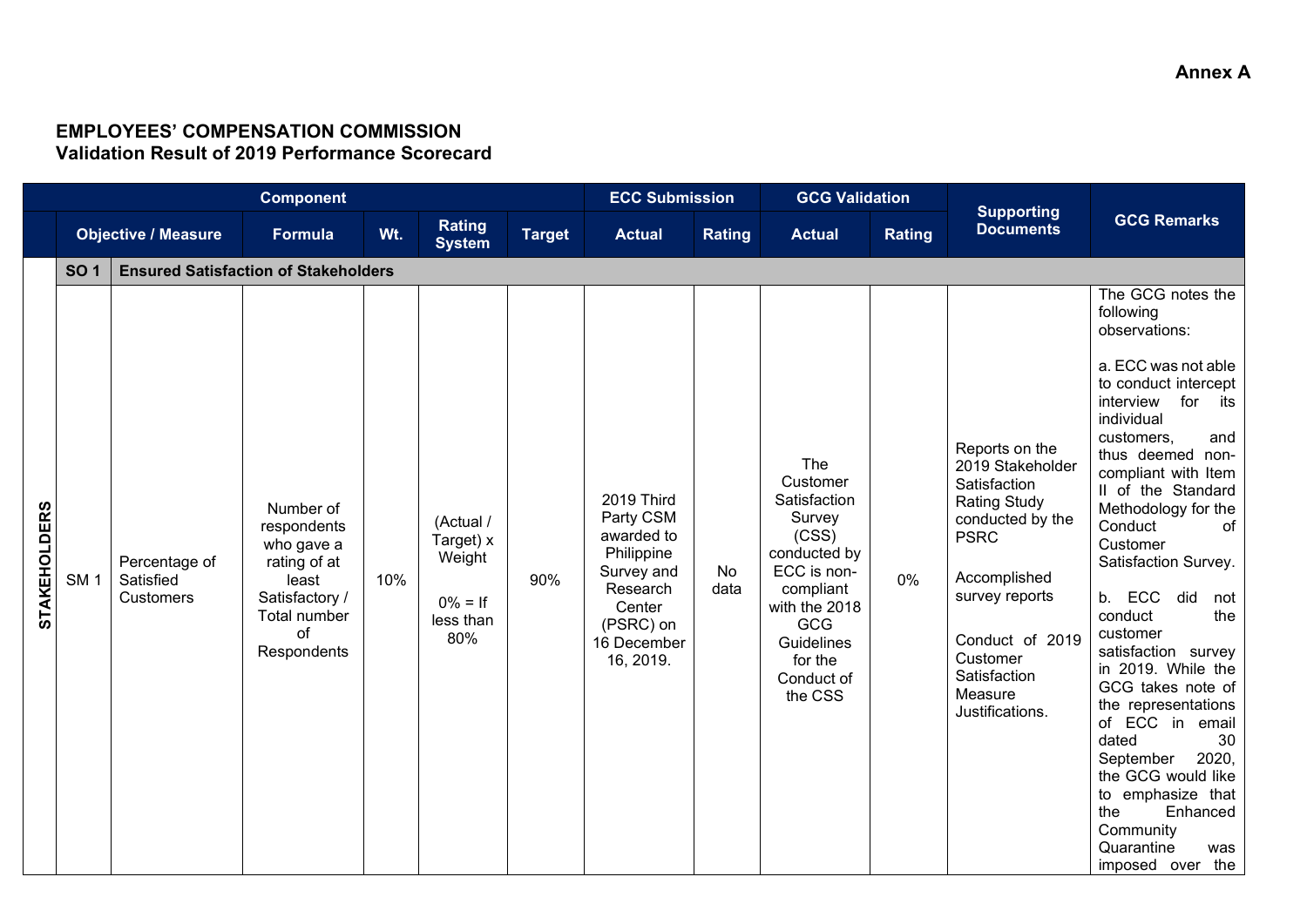## ECC | Page **2 of 8**

|                 |                                                                                                                                                                                            | <b>Component</b>                                                                                                                                                                  |     |                                                                                              |               | <b>ECC Submission</b> |                   | <b>GCG Validation</b> |               |                                                                                                                                                                                                                                                                   |                                                                                                                                                                                                           |
|-----------------|--------------------------------------------------------------------------------------------------------------------------------------------------------------------------------------------|-----------------------------------------------------------------------------------------------------------------------------------------------------------------------------------|-----|----------------------------------------------------------------------------------------------|---------------|-----------------------|-------------------|-----------------------|---------------|-------------------------------------------------------------------------------------------------------------------------------------------------------------------------------------------------------------------------------------------------------------------|-----------------------------------------------------------------------------------------------------------------------------------------------------------------------------------------------------------|
|                 | <b>Objective / Measure</b>                                                                                                                                                                 | <b>Formula</b>                                                                                                                                                                    | Wt. | <b>Rating</b><br><b>System</b>                                                               | <b>Target</b> | <b>Actual</b>         | <b>Rating</b>     | <b>Actual</b>         | <b>Rating</b> | <b>Supporting</b><br><b>Documents</b>                                                                                                                                                                                                                             | <b>GCG Remarks</b>                                                                                                                                                                                        |
|                 |                                                                                                                                                                                            |                                                                                                                                                                                   |     |                                                                                              |               |                       |                   |                       |               |                                                                                                                                                                                                                                                                   | entire Luzon on 17<br>March 2020. The<br>survey should have<br>conducted<br>been<br>the year<br>during<br>evaluated<br>being<br>and thus should not<br>have been affected<br>by the COVID-19<br>pandemic. |
| SM <sub>2</sub> | Increase<br>number of<br>Persons with<br>Work-Related<br><b>Disability</b><br>(PWRDs)<br>provided with<br>Rehabilitation<br>Services that<br>are Reintegrated<br>to Economic<br>Mainstream | Number of<br>PWRDs with<br>gainful<br>employment<br>and livelihood<br>for the current<br>year / PWRDs<br>provided with<br>rehabilitation<br>services from<br>the previous<br>year | 15% | 25% and<br>$above =$<br>15%;<br>22% to<br>$24% =$<br>$10\%;$<br><b>Below</b><br>$22\% = 0\%$ | 25%           | 30%<br>(211/694)      | 15%               | 30%<br>(210/694)      | 15%           | List<br>of<br>2019<br><b>PWRDs</b><br>reintegrated<br>into<br>the<br>economic<br>mainstream<br>through various<br>rehabilitation<br>services<br>2018<br>List<br>of<br>PWRDs provided<br>with rehabilitation<br>services<br>Home Visit<br><b>Monitoring Report</b> | Acceptable.<br>Per ECC reports, 52<br><b>PWRDs</b><br>were<br>employed, 89 were<br>engaged<br>in<br>business, while 69<br>were employed and<br>engaged<br>in<br>business.                                 |
|                 |                                                                                                                                                                                            | Sub-total                                                                                                                                                                         | 25% |                                                                                              |               |                       | <b>No</b><br>data |                       | 15%           |                                                                                                                                                                                                                                                                   |                                                                                                                                                                                                           |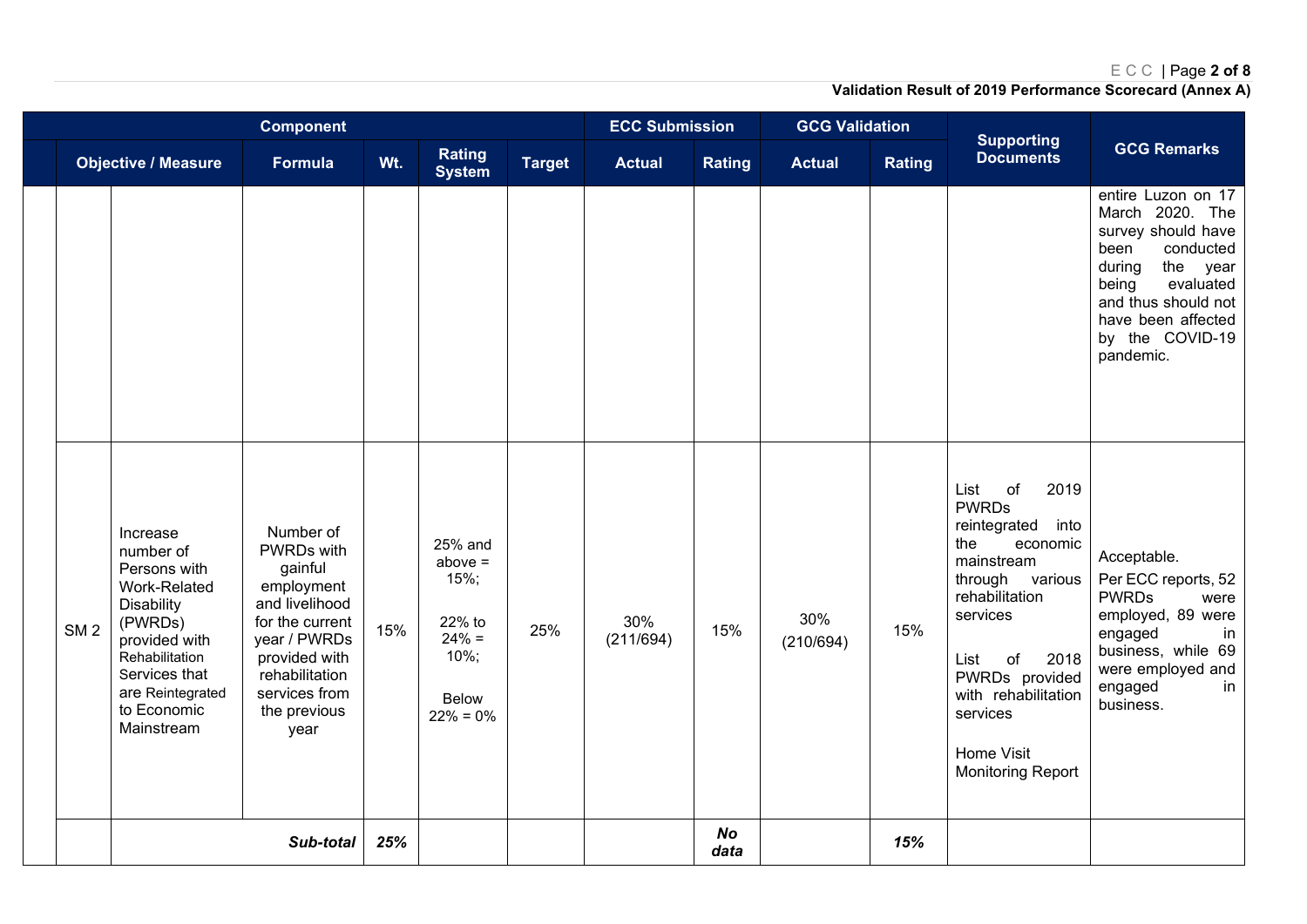# ECC | Page **3 of 8**

| <b>GCG Remarks</b><br><b>Rating</b><br><b>Documents</b><br>Wt.<br><b>Target</b><br><b>Objective / Measure</b><br>Formula<br><b>Rating</b><br><b>Actual</b><br>Rating<br><b>Actual</b><br><b>System</b><br><b>SO 2</b><br><b>Maximized Budget Utilization</b><br>Validated<br><b>Budget</b><br>Utilization Rate was<br>derived from the<br>Report on 2019<br>2019 COA Annual<br><b>Fund Utilization</b><br>Audit Report and<br><b>Executive Summary</b><br><b>Unaudited FS</b><br>submitted to COA<br>Efficient<br><b>Total Budget</b><br>The request for the<br>Utilization of<br>Utilized / Total<br>modification<br>of<br>ECC: 92%<br>All or<br><b>COA Audited</b><br>$0\%$<br>10%<br>90%<br>SM <sub>3</sub><br><b>DBM</b><br>10%<br>64.69%<br>Corporate<br>weight from 10% to<br>Nothing<br>Report<br><b>OSHC: 92%</b><br>Operating<br>Approved<br>5% is <b>DENIED.</b> The<br><b>Budget</b><br><b>Budget</b><br>Governance<br><b>DBM Approved</b><br>Commission<br>COB<br>maintains its earlier<br>position<br>as<br><b>COA Executive</b><br>communicated<br>to<br>Summary<br>letter<br><b>ECC</b><br>in a<br>14<br>dated<br>March<br>2019. |         |  | <b>Component</b> |     |  |  | <b>ECC Submission</b> |       | <b>GCG Validation</b> |    | <b>Supporting</b> |  |
|-------------------------------------------------------------------------------------------------------------------------------------------------------------------------------------------------------------------------------------------------------------------------------------------------------------------------------------------------------------------------------------------------------------------------------------------------------------------------------------------------------------------------------------------------------------------------------------------------------------------------------------------------------------------------------------------------------------------------------------------------------------------------------------------------------------------------------------------------------------------------------------------------------------------------------------------------------------------------------------------------------------------------------------------------------------------------------------------------------------------------------------------------|---------|--|------------------|-----|--|--|-----------------------|-------|-----------------------|----|-------------------|--|
|                                                                                                                                                                                                                                                                                                                                                                                                                                                                                                                                                                                                                                                                                                                                                                                                                                                                                                                                                                                                                                                                                                                                                 |         |  |                  |     |  |  |                       |       |                       |    |                   |  |
|                                                                                                                                                                                                                                                                                                                                                                                                                                                                                                                                                                                                                                                                                                                                                                                                                                                                                                                                                                                                                                                                                                                                                 |         |  |                  |     |  |  |                       |       |                       |    |                   |  |
|                                                                                                                                                                                                                                                                                                                                                                                                                                                                                                                                                                                                                                                                                                                                                                                                                                                                                                                                                                                                                                                                                                                                                 | FINANCE |  | Sub-total        | 10% |  |  |                       | $0\%$ |                       | 0% |                   |  |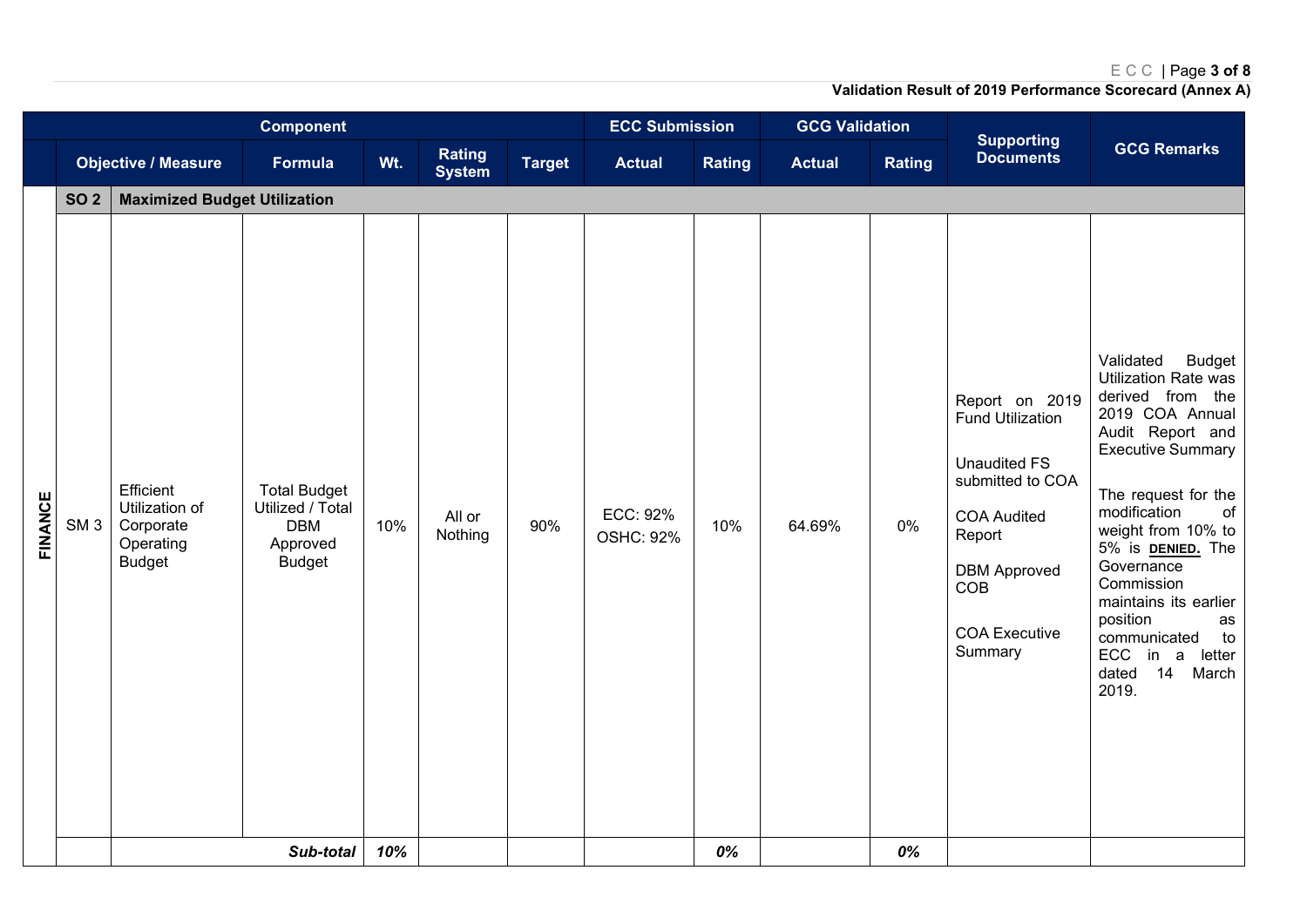### <span id="page-4-0"></span>ECC | Page **4 of 8**

|                  |                 |                                                                                                                  | <b>Component</b>                                                                                                              |     |                                                                    | <b>ECC Submission</b> |               | <b>GCG Validation</b> |                          |        |                                                                                                                                                                                                                                                                                           |                                                                                                                                                                                                                                                                                                                                                       |
|------------------|-----------------|------------------------------------------------------------------------------------------------------------------|-------------------------------------------------------------------------------------------------------------------------------|-----|--------------------------------------------------------------------|-----------------------|---------------|-----------------------|--------------------------|--------|-------------------------------------------------------------------------------------------------------------------------------------------------------------------------------------------------------------------------------------------------------------------------------------------|-------------------------------------------------------------------------------------------------------------------------------------------------------------------------------------------------------------------------------------------------------------------------------------------------------------------------------------------------------|
|                  |                 | <b>Objective / Measure</b>                                                                                       | <b>Formula</b>                                                                                                                | Wt. | <b>Rating</b><br><b>System</b>                                     | <b>Target</b>         | <b>Actual</b> | <b>Rating</b>         | <b>Actual</b>            | Rating | <b>Supporting</b><br><b>Documents</b>                                                                                                                                                                                                                                                     | <b>GCG Remarks</b>                                                                                                                                                                                                                                                                                                                                    |
|                  | <b>SO 3</b>     | <b>Enhanced EC Benefits through Policy Issuances</b>                                                             |                                                                                                                               |     |                                                                    |                       |               |                       |                          |        |                                                                                                                                                                                                                                                                                           |                                                                                                                                                                                                                                                                                                                                                       |
| INTERNAL PROCESS | SM <sub>4</sub> | Increase<br>number of<br>approved EC<br>Policy<br>Issuances to<br>enhance<br>benefits and<br>improve<br>services | Total number<br>of EC policy<br>issuances<br>geared<br>towards the<br>enhancement of<br>benefits and<br>services <sup>1</sup> | 5%  | (Actual /<br>Target) x<br>Weight                                   | 5                     | 100%<br>(5/5) | 10%                   | 5                        | 5%     | of<br>2019<br>List<br>approved<br>policy<br>issuances<br>and<br>ECC<br>of<br>copy<br><b>Board Resolutions</b><br>Transmittal<br>of<br>Proposed<br>in<br>Increase<br><b>Benefits</b><br>to<br>the<br>of<br>Office<br>the<br>President<br>Policies published<br>the<br>ECC<br>in<br>website | Acceptable.<br>As<br>discussed in SM 3,<br>request<br>for<br>the<br>modification of the<br>weight from 5% to<br>10% is DENIED.                                                                                                                                                                                                                        |
|                  | <b>SO 4</b>     | <b>Prompt and Fair Resolution of Cases</b>                                                                       |                                                                                                                               |     |                                                                    |                       |               |                       |                          |        |                                                                                                                                                                                                                                                                                           |                                                                                                                                                                                                                                                                                                                                                       |
|                  | SM <sub>5</sub> | Efficient<br>Disposition of<br><b>Appealed Cases</b><br>within the<br>Process Cycle<br>Time (PCT)                | Number of<br>cases acted<br>upon within<br>PCT from<br>receipt of<br>appeal/<br>Number of<br>cases as of 30<br>November       | 15% | (Actual /<br>Target) x<br>Weight<br>$0\% = If$<br>less than<br>90% | 100%                  | 100% (75/75)  | 15%                   | 40.78% (31<br>out of 76) | 0%     | of<br>List<br>EC<br>appealed<br>cases<br>within<br>disposed<br>required<br>the<br>process cycle time<br>10 sample of<br>appealed cases                                                                                                                                                    | The request for the<br>of<br>the<br>revision<br>formula per ECC;s<br>letter dated 28 July<br>2019 is <b>DENIED</b> . The<br>validation for this<br>measure was based<br>ECC's<br>2019<br>on<br>Citizen Charter as<br>posted<br>in<br>its<br>The<br>website.<br>computation of the<br>time<br>processing<br>should start<br>from<br>the receipt of the |

<sup>&</sup>lt;sup>1</sup> Policy pertains to an issuance providing for enhancement of benefits and/or improvement of services issued and approved either by ECC or the President of the Philippines. Policy which do not require increase in monetary benefits shall be approved by the ECC Board and published in ECC Website. Policy requiring increase in monetary benefits shall be approved by the President.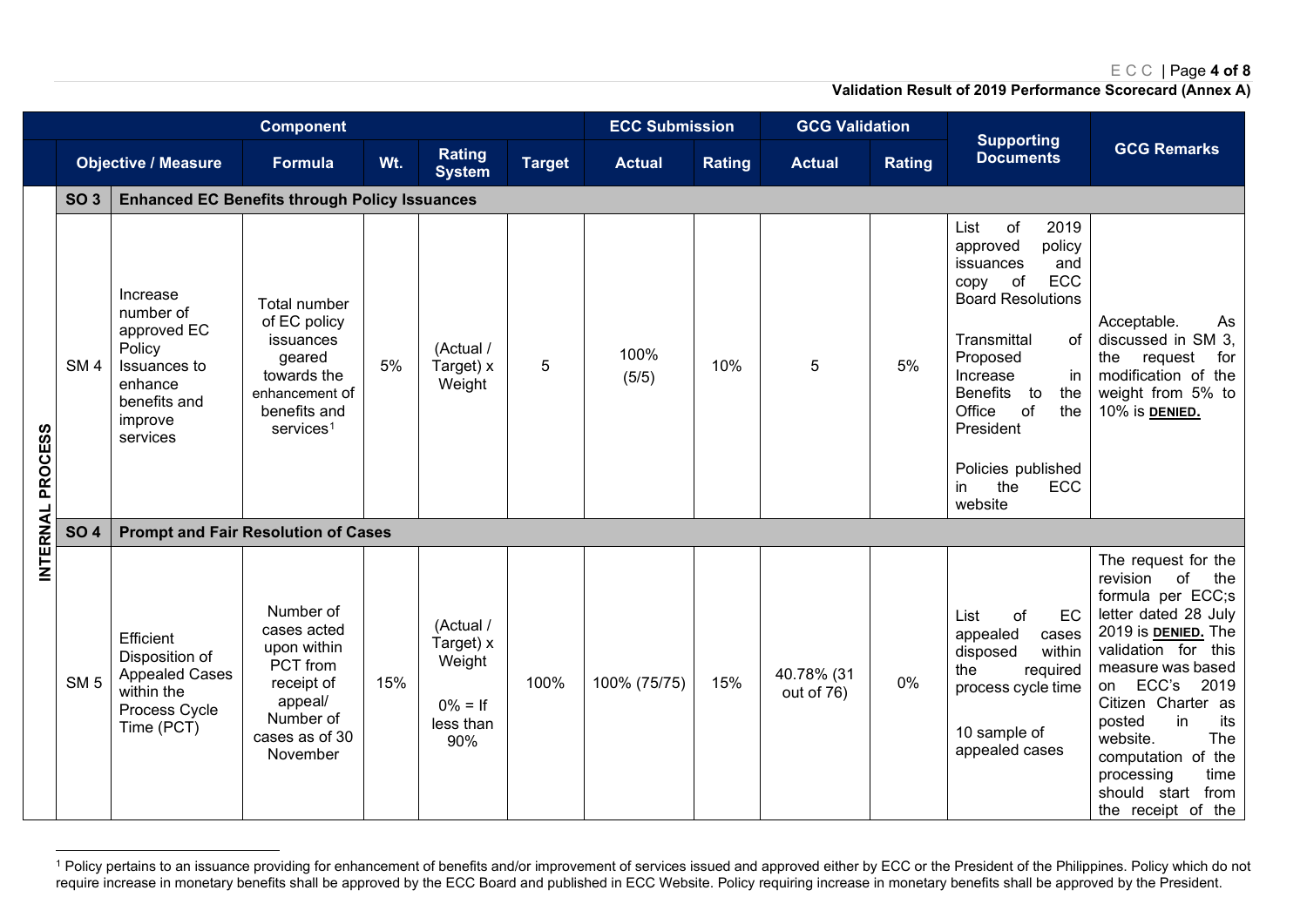# ECC | Page **5 of 8**

|                                                                                    |         |     | <b>ECC Submission</b>          |               | <b>GCG Validation</b> |               |               |               |                                       |                                                                                                                                                                                                                                                                                                                                                                                                                                                                                                                                                                                                                                                                                                                                                                                       |
|------------------------------------------------------------------------------------|---------|-----|--------------------------------|---------------|-----------------------|---------------|---------------|---------------|---------------------------------------|---------------------------------------------------------------------------------------------------------------------------------------------------------------------------------------------------------------------------------------------------------------------------------------------------------------------------------------------------------------------------------------------------------------------------------------------------------------------------------------------------------------------------------------------------------------------------------------------------------------------------------------------------------------------------------------------------------------------------------------------------------------------------------------|
| <b>Objective / Measure</b>                                                         | Formula | Wt. | <b>Rating</b><br><b>System</b> | <b>Target</b> | <b>Actual</b>         | <b>Rating</b> | <b>Actual</b> | <b>Rating</b> | <b>Supporting</b><br><b>Documents</b> | <b>GCG Remarks</b>                                                                                                                                                                                                                                                                                                                                                                                                                                                                                                                                                                                                                                                                                                                                                                    |
| SO <sub>5</sub><br><b>Increased Availment of Rehabilitation Services for PWRDs</b> |         |     |                                |               |                       |               |               |               |                                       | appeal from SSS or<br>GSIS, and not from<br>date<br>of<br>the<br>docketing,<br>considering that the<br>Records<br>Officer<br>initially checks the<br>completeness of the<br>submitted<br>document as part of<br>ECC's<br>overall<br>process.<br>The formula already<br>states the process<br>start: "acted upon",<br>encompassing the<br>action to be made<br>by ECC on whether<br>to docket the case if<br>documents<br>the<br>required<br>are<br>or to<br>complete,<br>remand the case to<br>the GSIS/SSS if the<br>documents<br>are<br>lacking.<br>Based<br>on<br>the<br>revised<br>database<br>submitted<br>on $5$<br>October 2020, the<br>GCG observed that<br>only 40.26% or 31<br>out of 76 appealed<br>cases<br>were<br>resolved within the<br>applicable<br>turnaround time. |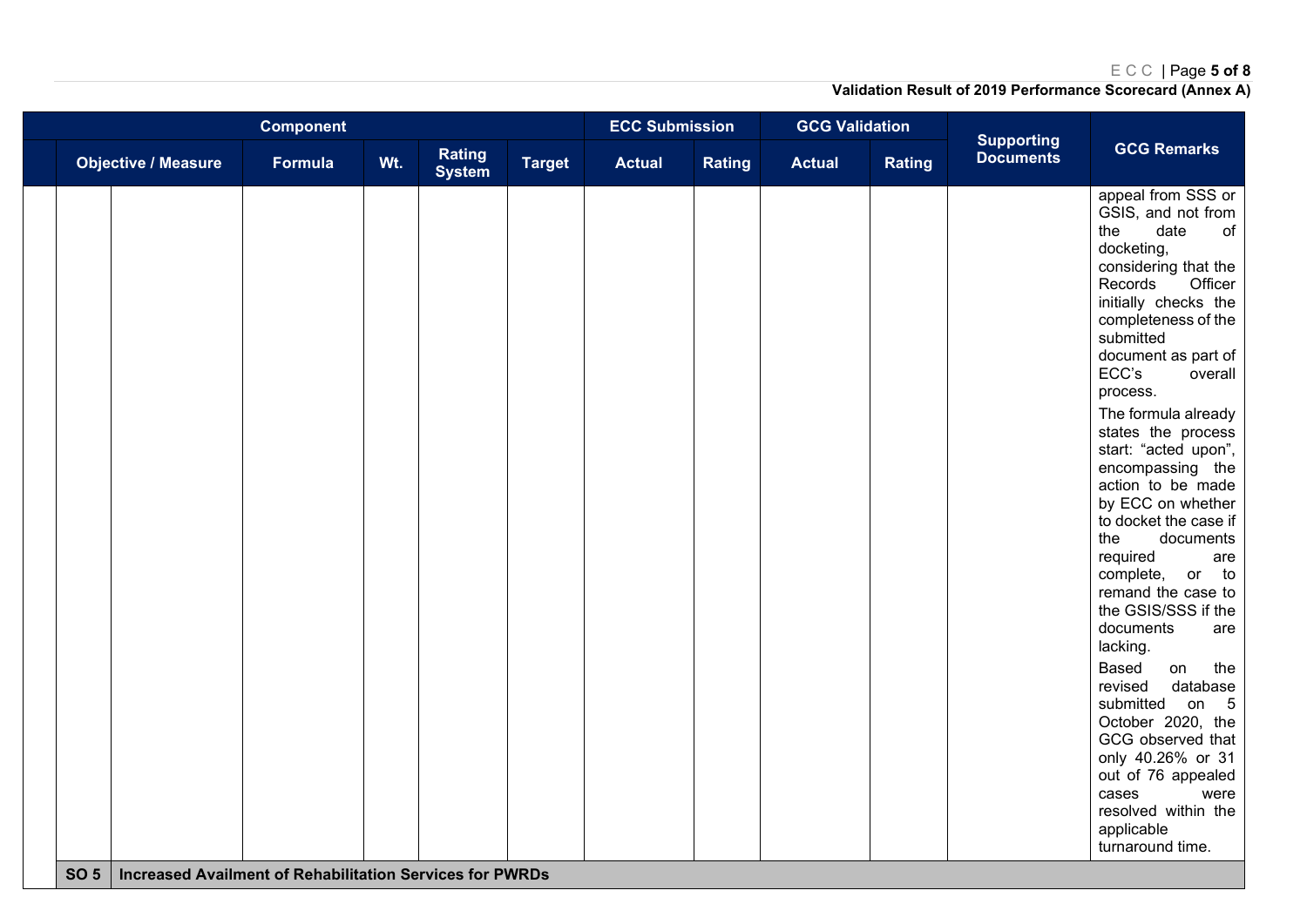# <span id="page-6-0"></span>ECC | Page **6 of 8**

| <b>Component</b> |                                                                                                                                            |                                                                                                                                                                         |     |                         |               | <b>ECC Submission</b> |               | <b>GCG Validation</b> |               |                                                                                                                                                                                                                                                                        |                                                                                                                                                                                                                                                                                                               |
|------------------|--------------------------------------------------------------------------------------------------------------------------------------------|-------------------------------------------------------------------------------------------------------------------------------------------------------------------------|-----|-------------------------|---------------|-----------------------|---------------|-----------------------|---------------|------------------------------------------------------------------------------------------------------------------------------------------------------------------------------------------------------------------------------------------------------------------------|---------------------------------------------------------------------------------------------------------------------------------------------------------------------------------------------------------------------------------------------------------------------------------------------------------------|
|                  | <b>Objective / Measure</b>                                                                                                                 | Formula                                                                                                                                                                 | Wt. | Rating<br><b>System</b> | <b>Target</b> | <b>Actual</b>         | <b>Rating</b> | <b>Actual</b>         | <b>Rating</b> | <b>Supporting</b><br><b>Documents</b>                                                                                                                                                                                                                                  | <b>GCG Remarks</b>                                                                                                                                                                                                                                                                                            |
| SM <sub>6</sub>  | <b>PWRDs</b><br>facilitated with<br>rehabilitation<br>services<br>(PT/OT,<br>Prosthesis and<br>Skills, and<br>Entrepreneurial<br>Training) | Number of<br>PWRDs with<br>valid requests<br>provided with<br>rehabilitation /<br><b>Total Number</b><br>of PWRDs<br>with complete<br>documents as<br>of 30<br>November | 15% | All or<br>Nothing       | 100%          | 100%                  | 10%           | 100%                  | 15%           | List of 2019<br>PWRDs:<br>Facilitated for<br><b>Skills Training</b><br>Beneficiaries of<br>PT/OT/other<br><b>Physical Rehab</b><br>Services<br><b>PWRDs Provided</b><br>with Assistive<br>Devices and<br>Prosthesis                                                    | Acceptable.<br>The ECC provided<br>rehabilitation<br>892<br>services to<br>PWRDs, detailed as<br>follows:<br>Physical<br>Therapy<br>and<br>Occupational<br>Therapy to<br>350<br>PWRDs, prosthesis<br>to 69 PWRDs and<br>473<br>referred<br>skills<br><b>PWRDs</b><br>to<br>and entrepreneurial<br>trainings.  |
| <b>SO 6</b>      | <b>Improved Awareness and Capacity in Priority Areas</b>                                                                                   |                                                                                                                                                                         |     |                         |               |                       |               |                       |               |                                                                                                                                                                                                                                                                        |                                                                                                                                                                                                                                                                                                               |
| SM <sub>7</sub>  | Increase the<br>Number of New<br>Batches for the<br>Mandatory<br>Occupational<br>Safety and<br>Health (OSH)<br>Trainings<br>conducted      | Actual number<br>of batches <sup>2</sup> for<br><b>Safety Officers</b><br>in compliance<br>with R.A. No.<br>11058                                                       | 10% | All or<br>Nothing       | 145           | 284/145<br>(196%)     | 10%           | 251                   | 10%           | List of Mandatory<br>Occupational<br>Safety and Health<br>Training<br>conducted<br>Mandatory<br>Occupational<br>Safety and Health<br>Post Training<br>Report<br><b>Disbursement</b><br>Vouchers; Official<br>Receipts;<br>Memorandum for<br>the conduct of<br>training | Validated<br>accomplishment is<br>based<br>the<br>on<br>following<br>observations:<br>a. No supporting<br>document<br>was<br>provided<br>for<br>the<br>conduct<br>of<br><b>OSHNET</b><br>for<br>Tuguegarao City.<br>b. A total of 32<br>batches<br>were<br>conducted with less<br>25<br>than<br>participants. |

<sup>2</sup> With at least 25 number of participants per batch.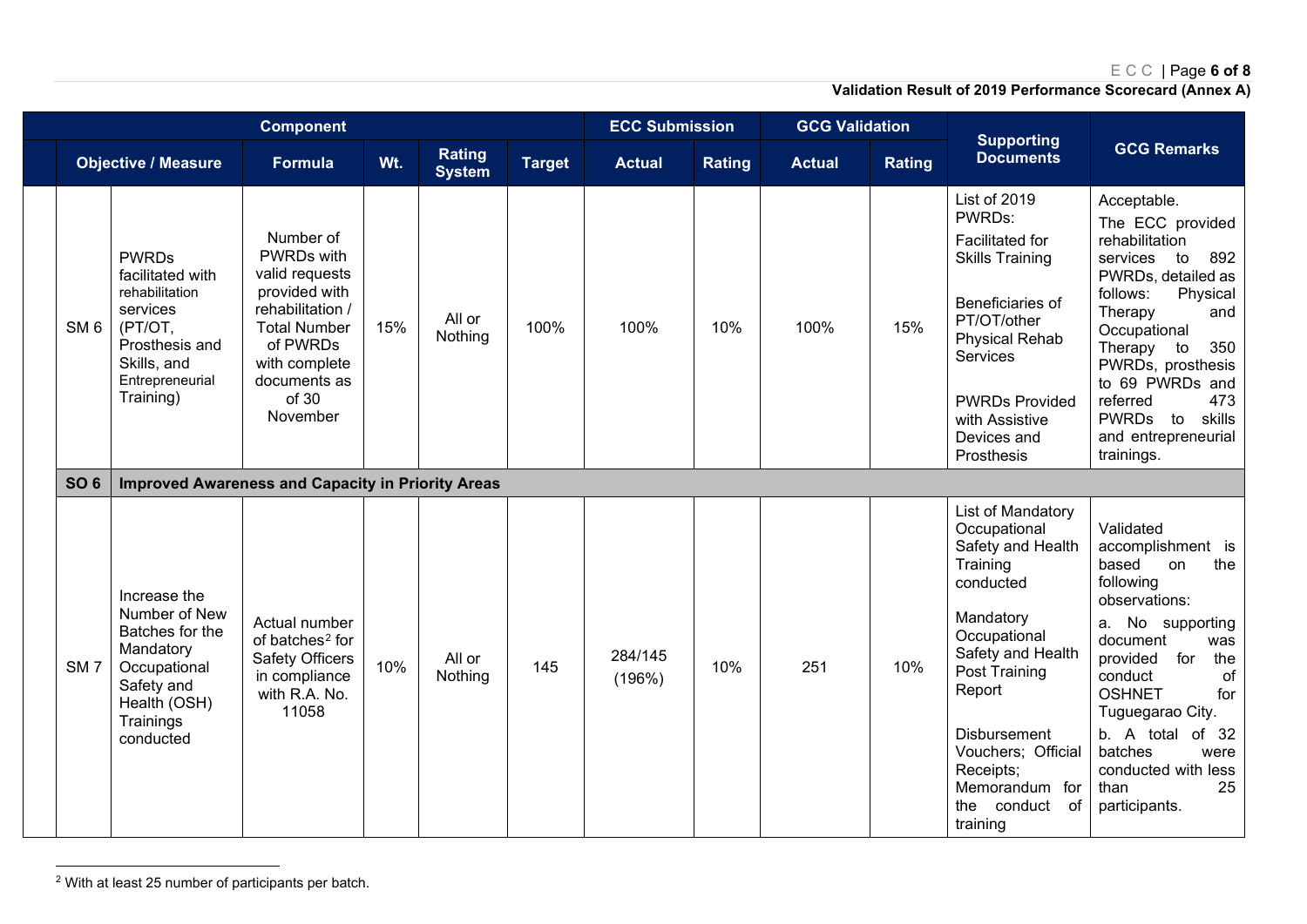# <span id="page-7-0"></span>ECC | Page **7 of 8**

|                      |                 |                                                                                                         | <b>Component</b>                                                                                                                  |     |                                                                    |                                                                                             | <b>ECC Submission</b>                                                                                                                                                                                                                               |        | <b>GCG Validation</b>                                                                                   |               | <b>Supporting</b>                                                                                                                             |                    |
|----------------------|-----------------|---------------------------------------------------------------------------------------------------------|-----------------------------------------------------------------------------------------------------------------------------------|-----|--------------------------------------------------------------------|---------------------------------------------------------------------------------------------|-----------------------------------------------------------------------------------------------------------------------------------------------------------------------------------------------------------------------------------------------------|--------|---------------------------------------------------------------------------------------------------------|---------------|-----------------------------------------------------------------------------------------------------------------------------------------------|--------------------|
|                      |                 | <b>Objective / Measure</b>                                                                              | <b>Formula</b>                                                                                                                    | Wt. | Rating<br><b>System</b>                                            | <b>Target</b>                                                                               | <b>Actual</b>                                                                                                                                                                                                                                       | Rating | <b>Actual</b>                                                                                           | <b>Rating</b> | <b>Documents</b>                                                                                                                              | <b>GCG Remarks</b> |
|                      | <b>SO 7</b>     | <b>Efficient Delivery of Technical Services</b>                                                         |                                                                                                                                   |     |                                                                    |                                                                                             |                                                                                                                                                                                                                                                     |        |                                                                                                         |               |                                                                                                                                               |                    |
|                      | SM <sub>8</sub> | Percentage of<br>technical<br>$s$ ervices $3$<br>completed<br>within the<br>process cycle<br>time (PCT) | Number of<br>Technical<br>Services<br>completed<br>within PCT /<br>Total number<br>of Technical<br>Services with<br>valid request | 10% | (Actual /<br>Target) x<br>Weight<br>$0\% = If$<br>less than<br>95% | 100%                                                                                        | OH<br>Examination:<br>100% (18/18)<br>PPE Testing:<br>100%<br>(546/546)<br>WEM: 100%<br>(180/180)                                                                                                                                                   | 10%    | OH<br>Examination<br>100% (18/18)<br>PPE Testing:<br>99.27%<br>(542/546)<br>WEM:<br>99.89%<br>(178/180) | 9.9%          | Turn-around time<br>report on<br>2018<br>Technical<br>Services:<br>-WEM<br>-Biological<br>Monitoring for<br>Lead and Mercury<br>- PPE Testing | Acceptable.        |
|                      |                 |                                                                                                         | Sub-total                                                                                                                         | 55% |                                                                    |                                                                                             |                                                                                                                                                                                                                                                     | 55%    |                                                                                                         | 39.90%        |                                                                                                                                               |                    |
|                      | SO <sub>8</sub> | Maintenance and Implementation of a Quality Management System                                           |                                                                                                                                   |     |                                                                    |                                                                                             |                                                                                                                                                                                                                                                     |        |                                                                                                         |               |                                                                                                                                               |                    |
| & GROWTH<br>LEARNING | SM <sub>9</sub> | Improve Quality<br>Management<br>System                                                                 | Actual<br>accomplishment                                                                                                          | 5%  | All or<br>Nothing                                                  | Pass<br>Surveil-<br>lance<br>Audit for<br><b>ISO</b><br>Certifi-<br>cation<br>9001:<br>2015 | ECC: Passed<br>2 <sub>nd</sub><br>Surveillance<br>Audit<br>compliant to<br>ISO 9001:<br>2015 on<br>December<br>11, 2019<br>OSHC:<br>Passed 1 <sup>st</sup><br>Surveillance<br>Audit<br>compliant to<br>ISO 9001:<br>2015 on<br>November<br>20, 2019 | 5%     | Passed<br>Surveillance<br>Audit for ISO<br>Certification<br>9001: 2015                                  | 5%            | Surveillance Audit<br>Report from TUV<br>Rheinland<br>Philippines, Inc.<br>Certification<br><b>ISO</b><br>9001:2015                           | Acceptable.        |

<sup>&</sup>lt;sup>3</sup> Technical services: (1) Work Environment Measurement; (2) Biological Monitoring for heavy metals and organize solvents; and (3) Personnel Protective Equipment (PPE) Testing